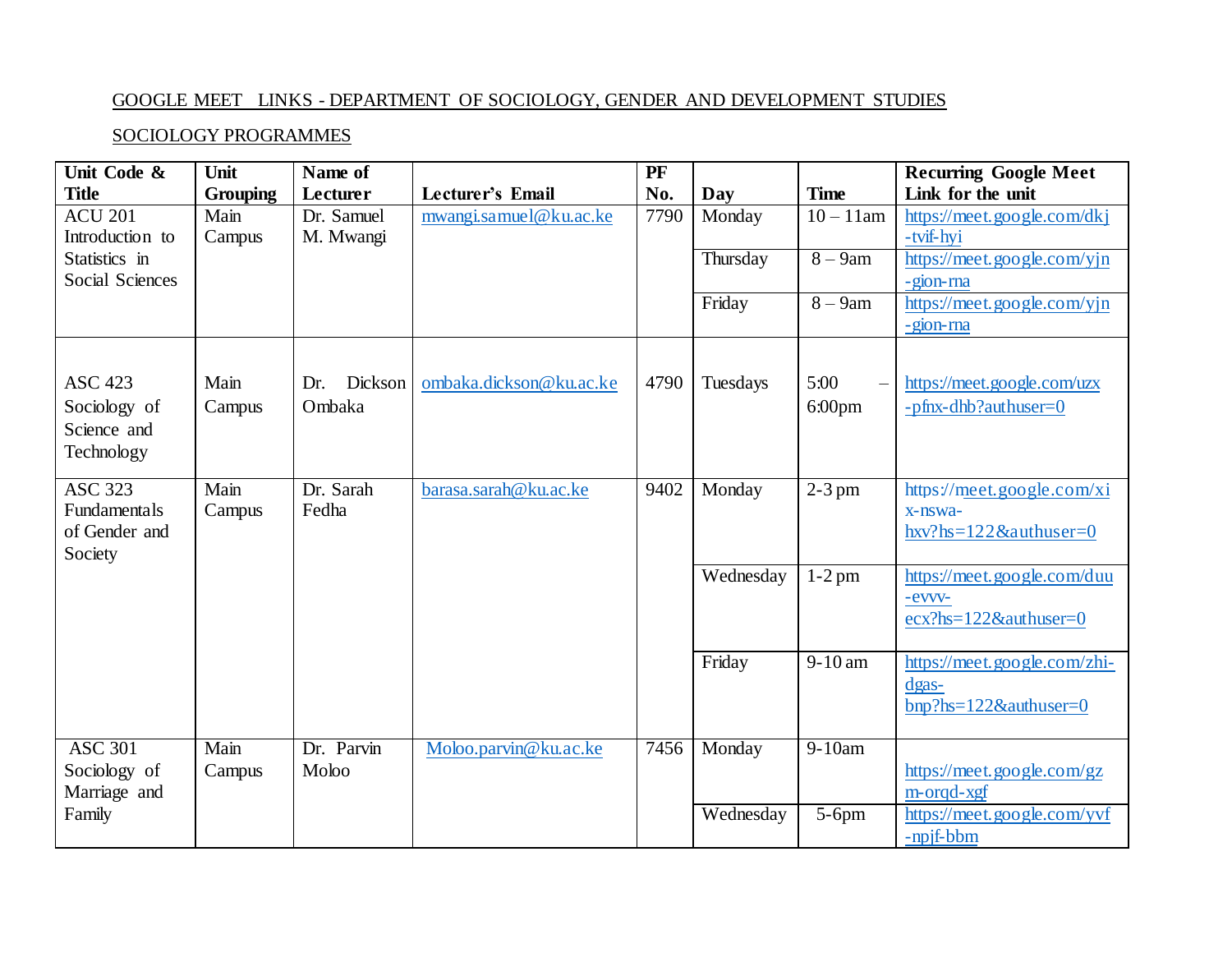| Unit Code &                      | Unit            | Name of         |                         | $\overline{\text{PF}}$ |           |             | <b>Recurring Google Meet</b>   |
|----------------------------------|-----------------|-----------------|-------------------------|------------------------|-----------|-------------|--------------------------------|
| <b>Title</b>                     | <b>Grouping</b> | <b>Lecturer</b> | Lecturer's Email        | No.                    | Day       | <b>Time</b> | Link for the unit              |
|                                  |                 |                 |                         |                        | Thursday  | $1-2pm$     |                                |
|                                  |                 |                 |                         |                        |           |             | https://meet.google.com/yw     |
|                                  |                 |                 |                         |                        |           |             | y-ryzi-ske                     |
| <b>ASC 306</b>                   | Main            | Dr. Parvin      | Moloo.parvin@ku.ac.ke   | 7456                   | Tuesday   | $8-9am$     | https://meet.google.com/of     |
| Demography                       | Campus          | Moloo           |                         |                        |           |             | m-evxi-eou                     |
| and Population<br><b>Studies</b> |                 |                 |                         |                        | Thursday  | 8-9am       |                                |
|                                  |                 |                 |                         |                        |           |             | https://meet.google.com/kf     |
|                                  |                 |                 |                         |                        |           |             | m-vxht-qbb                     |
|                                  |                 |                 |                         |                        | Friday    | $3-4$ pm    |                                |
|                                  |                 |                 |                         |                        |           |             | https://meet.google.com/zoa    |
|                                  |                 |                 |                         |                        |           |             | -agyn-viv                      |
| ASC322 Social                    |                 | Dr. Jane        | wangaruro.jane@ku.ac.ke | 7767                   | Tuesday   | $3-4$ pm    | https://meet.google.com/qwt    |
| Problems                         |                 | Wangaruro       |                         |                        |           |             | -uwxt-                         |
|                                  |                 |                 |                         |                        |           |             | kmw?hs=122&authuser=0          |
|                                  |                 |                 |                         |                        | Wednesday | $8-9am$     | https://meet.google.com/bhs    |
|                                  |                 |                 |                         |                        |           |             | -xeph-                         |
|                                  |                 |                 |                         |                        |           |             | hde?hs=122&authuser=0          |
|                                  |                 |                 |                         |                        | Friday    | $7 - 8$ am  | https://meet.google.com/xus    |
|                                  |                 |                 |                         |                        |           |             | -pmwm-                         |
|                                  |                 |                 |                         |                        |           |             | htu?hs=122&authuser=0          |
|                                  |                 |                 |                         |                        |           |             |                                |
| <b>ASC803</b>                    |                 | Dr. Jane        | wangaruro.jane@ku.ac.ke | 7767                   | Tuesday   | $1-2pm$     | https://meet.google.com/ubx    |
| <b>Advanced Rural</b>            |                 | Wangaruro       |                         |                        |           |             | $-$ gnwi-                      |
| Sociology                        |                 |                 |                         |                        |           |             | ceg?hs=122&authuser=0          |
|                                  |                 |                 |                         |                        | Wednesday | 9-10am      | https://meet.google.com/zdu    |
|                                  |                 |                 |                         |                        |           |             | -oetx-                         |
|                                  |                 |                 |                         |                        |           |             | $pkw?hs=122&\text{authuser}=0$ |
|                                  |                 |                 |                         |                        |           |             |                                |
|                                  |                 |                 |                         |                        | Wednesday | $1-2$ pm    | https://meet.google.com/wm     |
|                                  |                 |                 |                         |                        |           |             | n-szec-                        |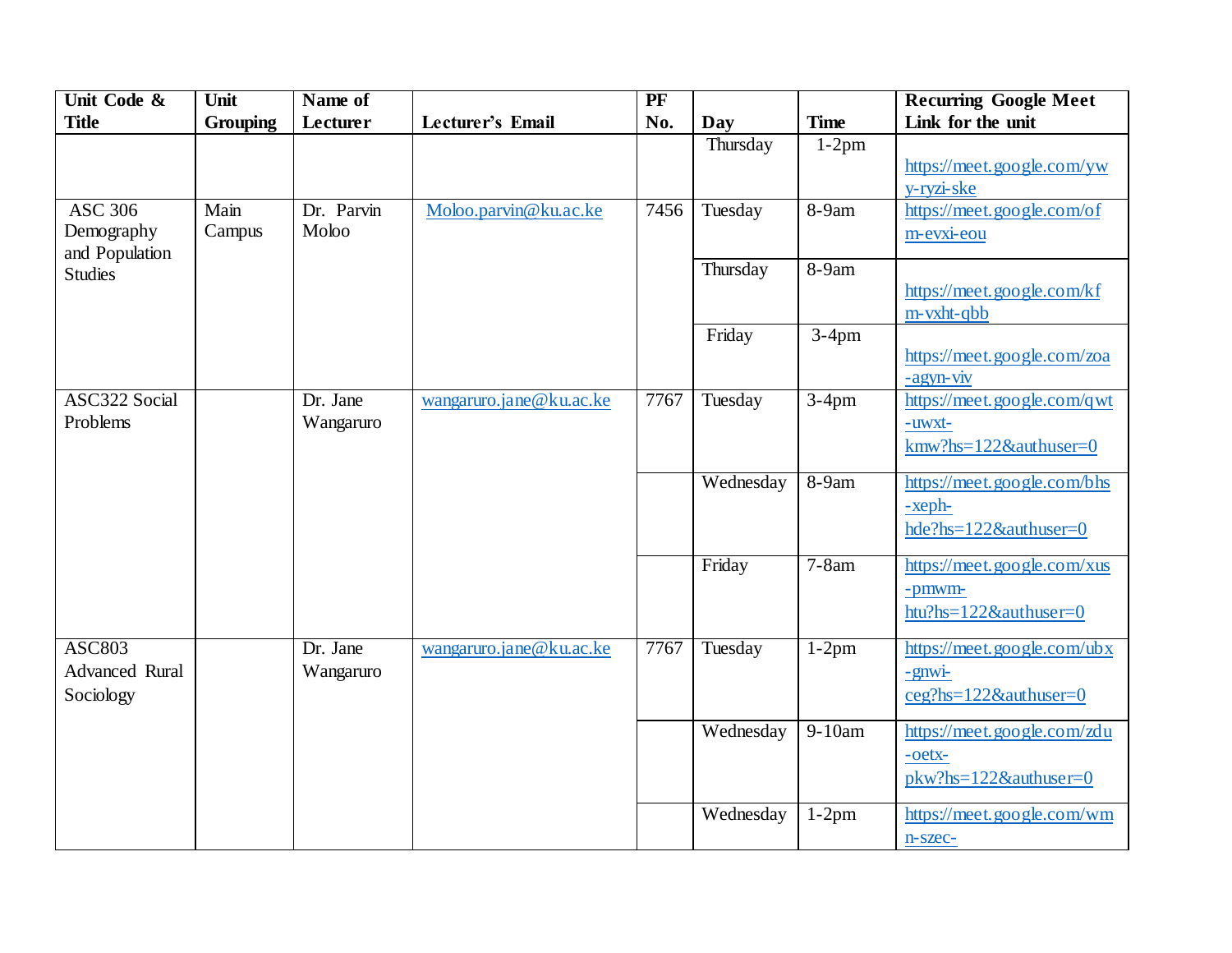| Unit Code &                   | Unit            | Name of            |                         | $\overline{\text{PF}}$ |           |             | <b>Recurring Google Meet</b>             |
|-------------------------------|-----------------|--------------------|-------------------------|------------------------|-----------|-------------|------------------------------------------|
| <b>Title</b>                  | <b>Grouping</b> | Lecturer           | Lecturer's Email        | No.                    | Day       | <b>Time</b> | Link for the unit                        |
|                               |                 |                    |                         |                        |           |             | $hdz?hs=122&authuser=0$                  |
| <b>ASC079 Social</b>          |                 | Dr. Jane           | wangaruro.jane@ku.ac.ke | 7767                   |           |             |                                          |
| problems and                  |                 | Wangaruro          |                         |                        |           |             |                                          |
| Deviance                      |                 |                    |                         |                        |           |             |                                          |
|                               |                 |                    |                         |                        |           |             |                                          |
| <b>ASC 321</b>                | Main            | Ms. Stella         | masese.stellah@ku.ac.ke | 3824                   | Monday    | $5-6$ pm    | https://meet.google.com/huv              |
|                               | Campus          | Masese             |                         |                        |           |             | -zfbu-vkt                                |
|                               |                 |                    |                         |                        | Wednesday | $2 - 3$ pm  | https://meet.google.com/pab              |
|                               |                 |                    |                         |                        |           |             | -fryh-xej                                |
|                               |                 |                    |                         |                        | Friday    | $12 - 1$ pm | https://meet.google.com/ojy              |
|                               |                 |                    |                         |                        |           |             | -srtf-utc                                |
|                               |                 |                    |                         |                        |           |             |                                          |
| <b>ASC420</b>                 | Main            | Dr. Daniel         | muia.daniel@ku.ac.ke    | 4786                   | Thursday  | $7 - 8$ am  | https://meet.google.com/cdx              |
| Group                         | Campus          | Muia               |                         |                        |           |             | -twfh-cch                                |
| <b>Dynamics</b>               |                 |                    |                         |                        |           |             |                                          |
| <b>ASC422</b><br>Sociology of | Main<br>Campus  | Dr. Daniel<br>Muia | muia.daniel@ku.ac.ke    | 4786                   | Friday    | $7 - 8$ am  | https://meet.google.com/rp<br>m-chsh-bgb |
| Development                   |                 |                    |                         |                        |           |             |                                          |
| <b>ASC321</b>                 | Main            | Ms. Stella         | Masese.stellah@ku.ac.ke | 2511                   | Tuesday   | $1 - 2pm$   | https://meet.google.com/xsq-             |
| Social Change                 | Campus          | Masese             |                         | 5446                   |           |             | ujhi-zpn                                 |
|                               |                 |                    |                         |                        | Wednesday | $10-11$ am  | https://meet.google.com/evq-             |
|                               |                 |                    |                         |                        |           |             | zmtt-khq                                 |
|                               |                 |                    |                         |                        | Friday    | $10-11$ am  | https://meet.google.com/evq-<br>zmtt-khq |
| <b>ASC 320</b>                | Main            | Mr. Samuel         | gatangi.samuel@ku.ac.ke |                        | Monday    | $5-6$ PM    | https://meet.google.com/htv-             |
|                               | Campus          | Gatangi            |                         |                        |           |             | jfvi-pui                                 |
|                               |                 |                    |                         |                        | Wednesday | $2-3PM$     |                                          |
|                               |                 |                    |                         |                        |           |             | https://meet.google.com/cmq-<br>xuwt-zhf |
|                               |                 |                    |                         |                        |           |             |                                          |
|                               |                 |                    |                         |                        | Friday    | $12-1PM$    | https://meet.google.com/ixb-             |
|                               |                 |                    |                         |                        |           |             | phjt-kbj                                 |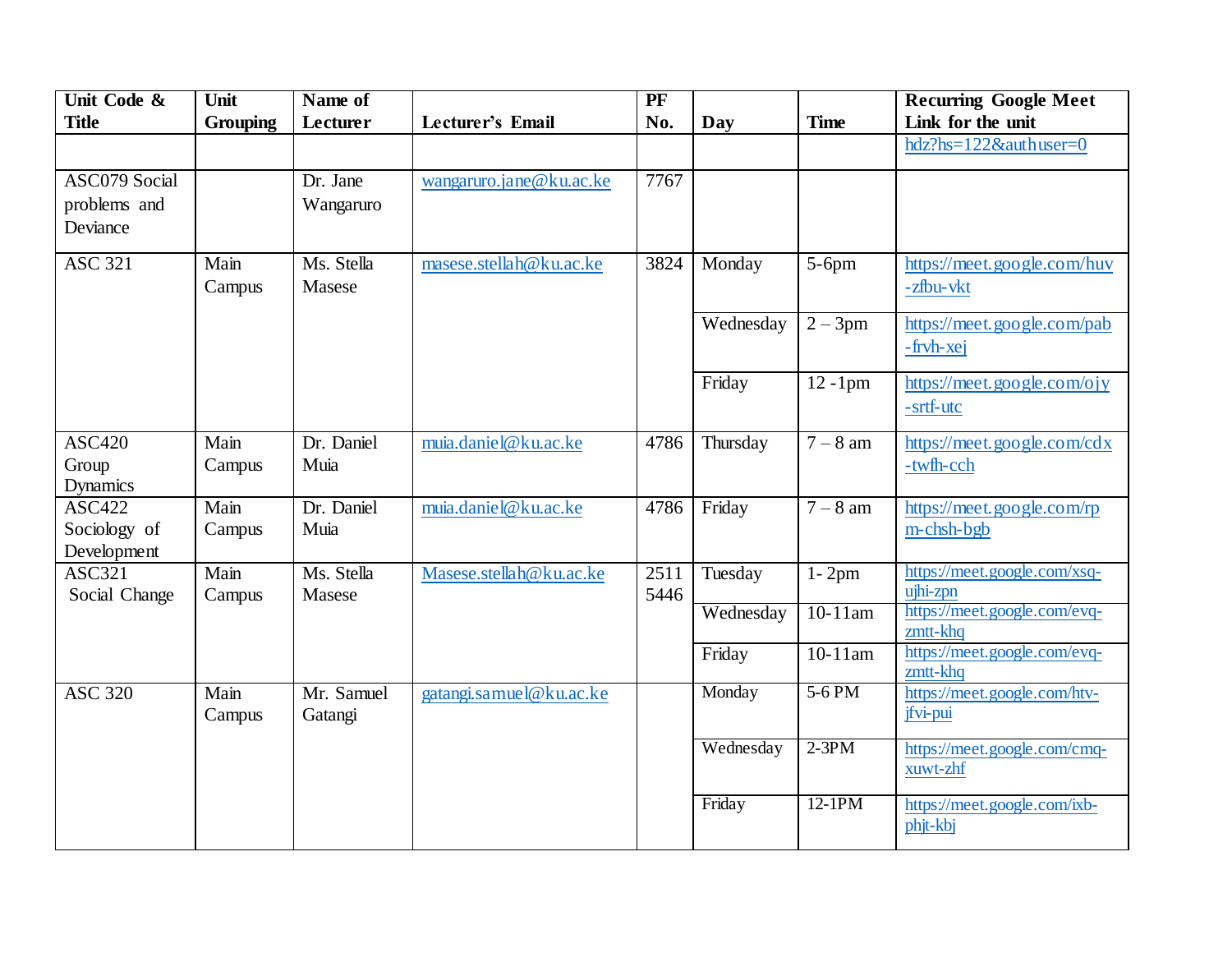## GENDER PROGRAMMES

| <b>BACHELOR OF ARTS (GENDER AND DEVELOPMENT STUDIES</b> |                 |              |                          |      |             |                      |                              |  |
|---------------------------------------------------------|-----------------|--------------|--------------------------|------|-------------|----------------------|------------------------------|--|
| Unit Code &                                             | Unit            | Name of      |                          | PF   |             |                      | <b>Recurring Google Meet</b> |  |
| <b>Title</b>                                            | <b>Grouping</b> | Lecturer     | Lecturer's Email         | No.  | Day         | <b>Time</b>          | Link for the unit            |  |
| <b>AGD 300</b>                                          | Main            | Dr. Leah     | wanjama.leah@ku.ac.ke    | 3855 | Monday      | 7 - 8:am             | https://meet.google.com/tfx- |  |
| Gender                                                  | Campus          | Njambi       |                          |      |             |                      | ixup-uim                     |  |
| Analysis                                                |                 | Wanjama      |                          |      | Thursday    | $10 - 11$ am         | https://meet.google.com/kag- |  |
| Frameworks                                              |                 |              |                          |      |             |                      | $n m s p - v q z$            |  |
|                                                         |                 |              |                          |      | Friday      | $7 - 8$ am           | https://meet.google.com/oww  |  |
|                                                         |                 |              |                          |      |             |                      | -yoiz-pzq                    |  |
| <b>AGD 301</b>                                          | Main            | Dr. Muthoni  | muthoni.mainah@ku.ac.ke  | 9400 | Monday      | $11 - 12$ am         | https://meet.google.com/fva- |  |
| Sex and gender                                          | campus          | Mainah       |                          |      |             |                      | apqq-vvi                     |  |
| based violence                                          |                 |              |                          |      | <b>Tues</b> | $11 - 12$ am         | https://meet.google.com/czx- |  |
|                                                         |                 |              |                          |      |             |                      | squi-ubt                     |  |
|                                                         |                 |              |                          |      | Friday      | $\overline{5}$ – 6pm | https://meet.google.com/rvb- |  |
|                                                         |                 |              |                          |      |             |                      | jvhs-sei                     |  |
| AGD 214:                                                | Main            | Dr.          | musyoki.geraldine@ku.ac. | 7653 | Monday      | $5-6$ pm             | https://meet.google.com/rsh- |  |
| Gender Issues                                           | Campus          | Geraldine K. | ke                       |      |             |                      | $cgsq-npp$                   |  |
| in Governance                                           | Regular         | Musyoki      |                          |      |             |                      |                              |  |
| & Development                                           |                 |              |                          |      | Wednesd     | $3-4$ pm             | https://meet.google.com/ofm- |  |
|                                                         |                 |              |                          |      | ay          |                      | grcn-vte                     |  |
|                                                         |                 |              |                          |      |             |                      |                              |  |
|                                                         |                 |              |                          |      | Friday      | $2-3pm$              | https://meet.google.com/ihm- |  |
|                                                         |                 |              |                          |      |             |                      | icnd-oeu                     |  |
| AGD 201-                                                | Main            | Dr. Sheila   | mutuma.sheila@ku.ac.ke   | 7662 | Tuesday     | $7 - 8$ am           | https://meet.google.com/xhm  |  |
| Gender and                                              | Campus          | Mutuma       |                          |      |             |                      | -hifq-tbu                    |  |
| Development                                             |                 |              |                          |      |             |                      |                              |  |
| <b>Theories</b>                                         |                 |              |                          |      |             |                      |                              |  |
|                                                         |                 |              |                          |      | Wednesd     | $8 - 9$ am           | https://meet.google.com/qvm  |  |
|                                                         |                 |              |                          |      | ay          |                      | -jubb-ixw                    |  |
|                                                         |                 |              |                          |      | Thursday    | $3 - 4$ pm           | https://meet.google.com/rrh- |  |
|                                                         |                 |              |                          |      |             |                      |                              |  |